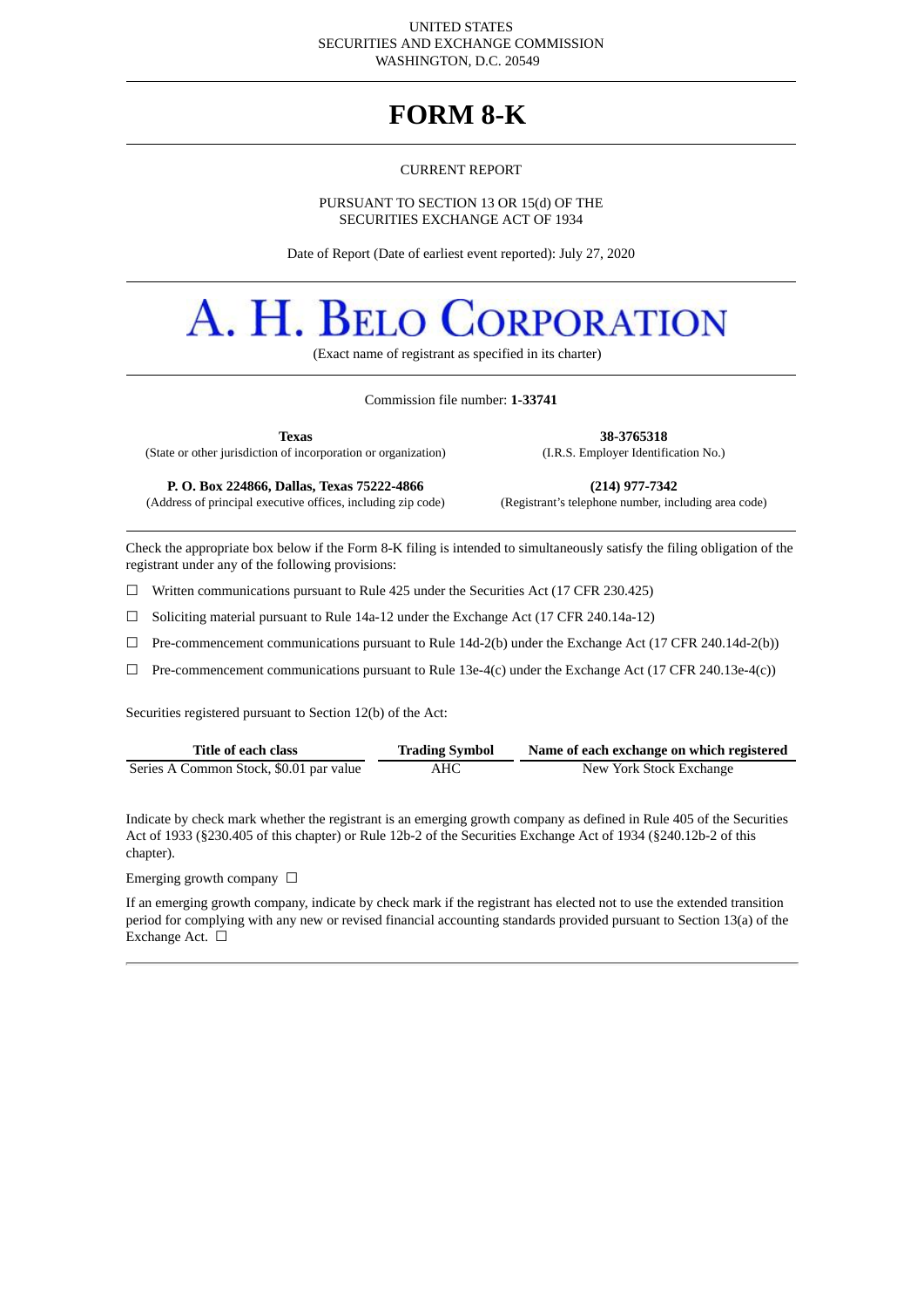# **Item 2.02. Results of Operations and Financial Condition.**

On July 27, 2020, A. H. Belo Corporation announced its consolidated financial results for the three months ended June 30, 2020. A copy of the announcement press release is furnished with this report as Exhibit 99.1.

### **Item 9.01. Financial Statements and Exhibits.**

(d) *Exhibits*.

99.1 Press Release issued by A. H. Belo Corporation on July 27, 2020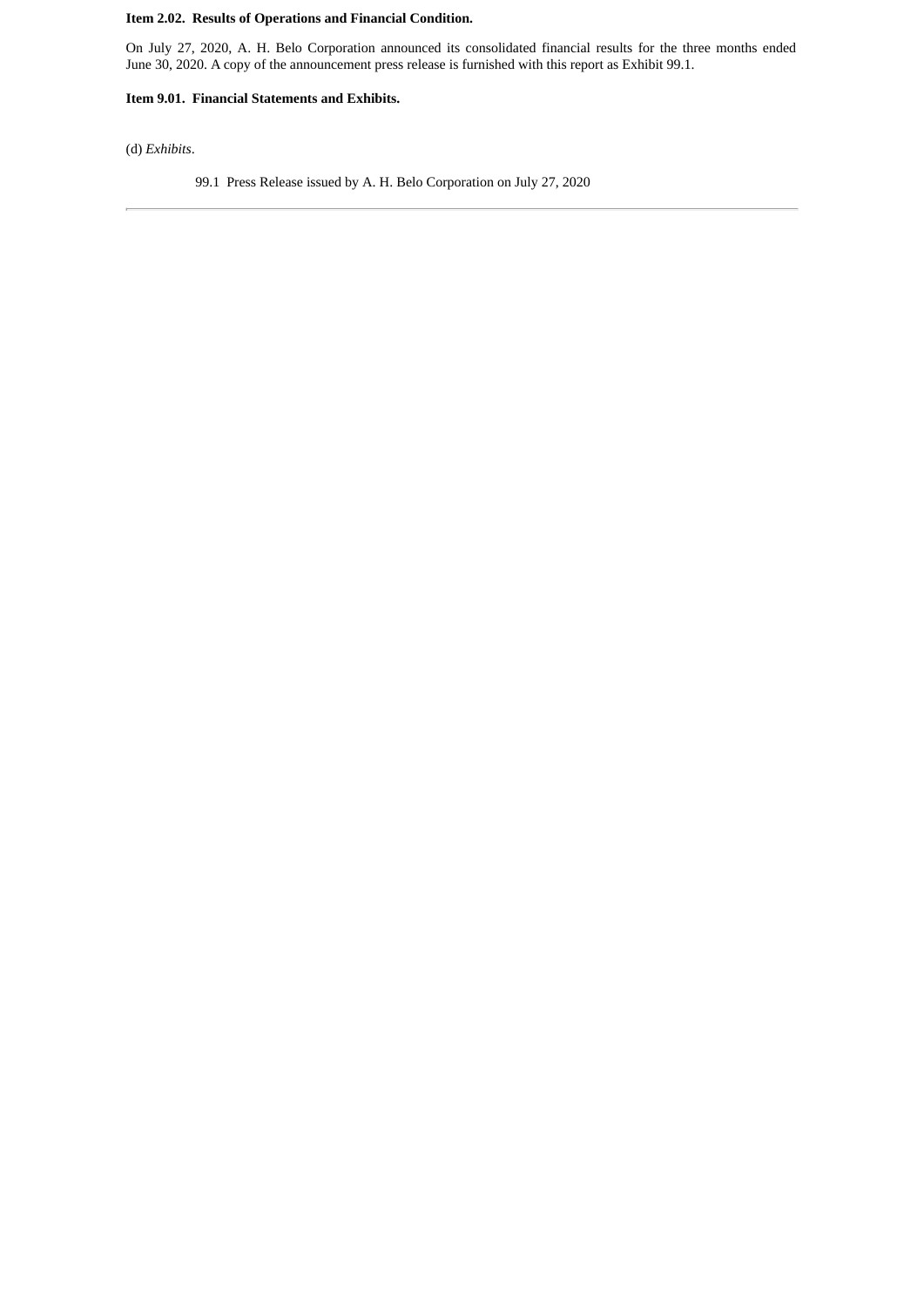#### **SIGNATURE**

Pursuant to the requirements of the Securities Exchange Act of 1934, the Registrant has duly caused this report to be signed on its behalf by the undersigned thereunto duly authorized.

# Date: July 27, 2020 A. H. BELO CORPORATION

By: /s/ Katy Murray

Katy Murray Executive Vice President/Chief Financial Officer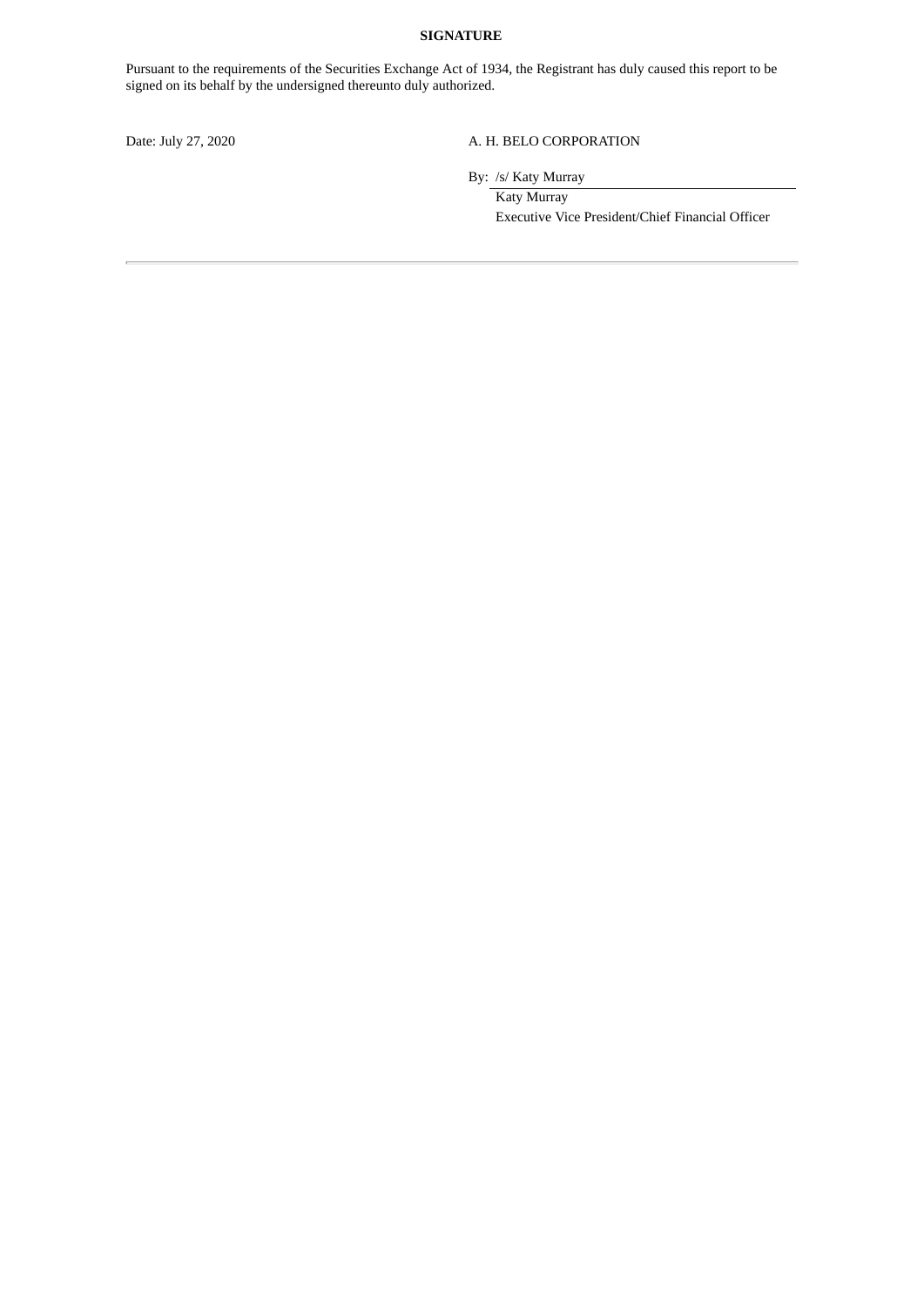# **EXHIBIT INDEX**

Exhibit No. 99.1 Press Release issued by A. H. Belo [Corporation](#page-4-0) on July 27, 2020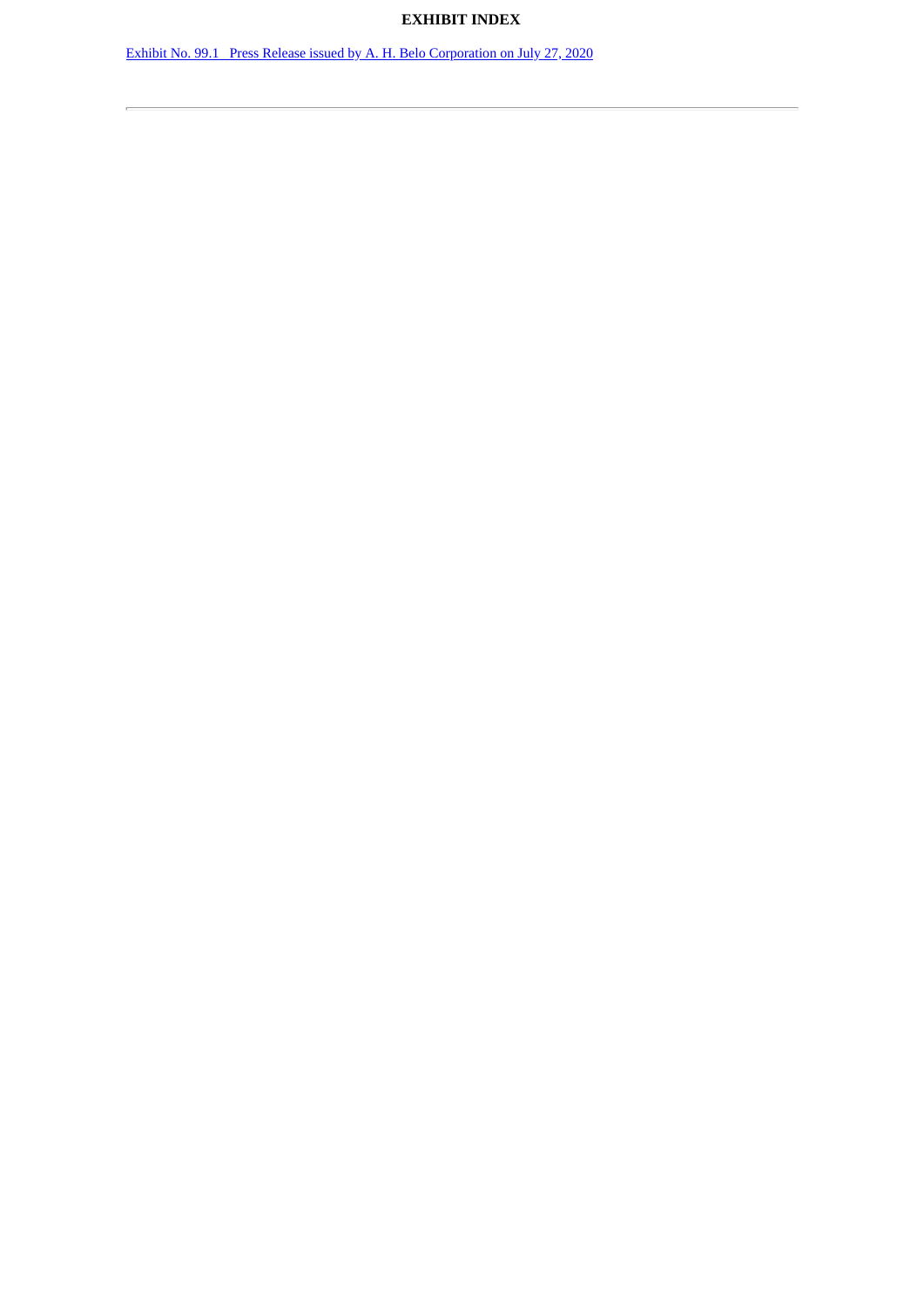# A. H. BELO CORPORATION

### **A. H. Belo Corporation Announces Second Quarter 2020 Financial Results**

<span id="page-4-0"></span>**DALLAS –** A. H. Belo Corporation (NYSE: AHC) today reported a second quarter 2020 net loss of \$3.4 million, or \$(0.16) per share. In the second quarter of 2019, the Company reported net income of \$16.5 million, or \$0.77 per fully diluted share. Second quarter 2019 net income was driven by a pretax gain of \$25.9 million from the sale of real estate previously used as the Company's headquarters, which for tax purposes is fully offset by net operating loss carryforwards.

For the second quarter of 2020, on a non-GAAP basis, A. H. Belo reported an operating loss adjusted for certain items ("adjusted operating income (loss)") of \$2.5 million, a decline of \$2.7 million when compared to adjusted operating income of \$0.2 million reported in the second quarter of 2019.

Robert W. Decherd, chairman, president and Chief Executive Officer, said, "Given the many effects of the coronavirus pandemic, A. H. Belo has more than held its own during the first six months of 2020. Colleagues throughout the entire Company have made fast-paced, smart adjustments to how we publish content across platforms and deliver crucial news and information to the communities that rely on *The Dallas Morning News*. The leadership provided by Grant Moise, Katy Murray and their management teams has been exemplary. The Company's financial performance for the second quarter is in line with the revised 2020 Financial Plan reviewed with the Board in April and we are optimistic that revenue conditions can improve during the second half as we are presently projecting."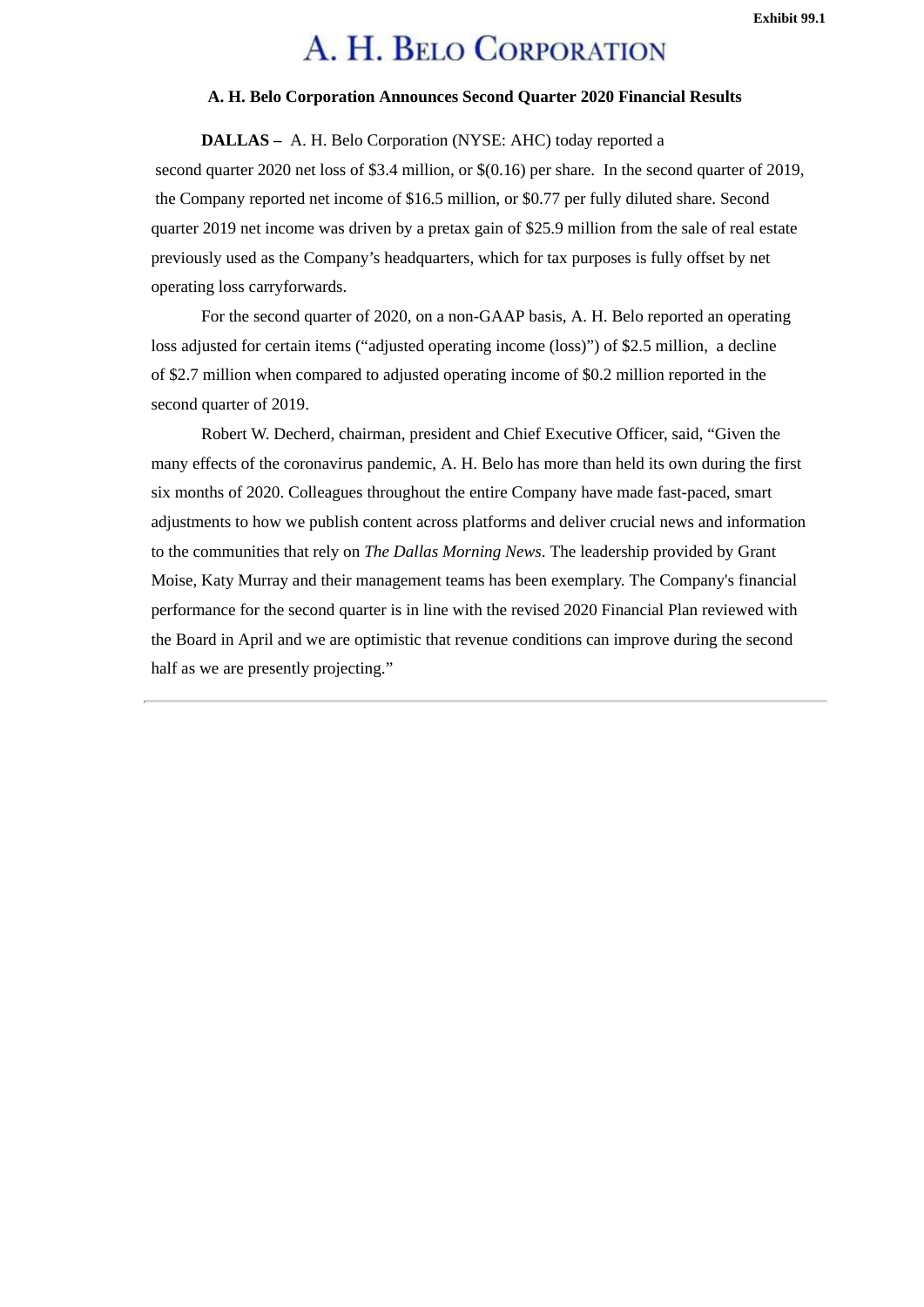**A. H. Belo Corporation Announces Second Quarter 2020 Financial Results July 27, 2020 Page 2**

# **Second Quarter Results**

Total revenue was \$35.4 million in the second quarter of 2020, a decrease of \$11.7 million or 24.8 percent when compared to the second quarter of 2019.

Revenue from advertising and marketing services, including print and digital revenues, was \$15.6 million in the second quarter of 2020, a decrease of \$9.7 million or 38.4 percent when compared to the \$25.3 million reported for the second quarter of 2019.

Circulation revenue was \$15.7 million, a decrease of \$1.3 million or 7.6 percent when compared to the second quarter of 2019. The decline is primarily due to a decrease in home delivery and single copy volumes, partially offset by rate increases and an increase of \$0.3 million or 24.1 percent in digital-only subscription revenue.

Printing, distribution and other revenue decreased \$0.7 million, or 14.6 percent, to \$4.1 million, primarily due to a reduction in brokered and commercial printing, partially offset by an increase in shared mail packaging revenue.

Total consolidated operating expense in the second quarter of 2020, on a GAAP basis, was \$39.8 million, an increase of \$15.5 million or 64.0 percent compared to the second quarter of 2019. Excluding the 2019 gain of \$25.9 million from the real estate sale, operating expense improved \$10.4 million. The improvement is primarily due to decreases of \$2.8 million in employee compensation and benefits expense, \$2.7 million in outside services expense, \$1.8 million in newsprint, ink and other supplies expense, and \$1.4 million in distribution expense.

In the second quarter of 2020, on a non-GAAP basis, adjusted operating expense was \$38.9 million, an improvement of \$11.2 million or 22.4 percent when compared to \$50.1 million of adjusted operating expense in the second quarter of 2019. The improvement is primarily due to expense decreases in employee compensation and benefits, newsprint expense, distribution expense, and reductions from continued management of discretionary spending.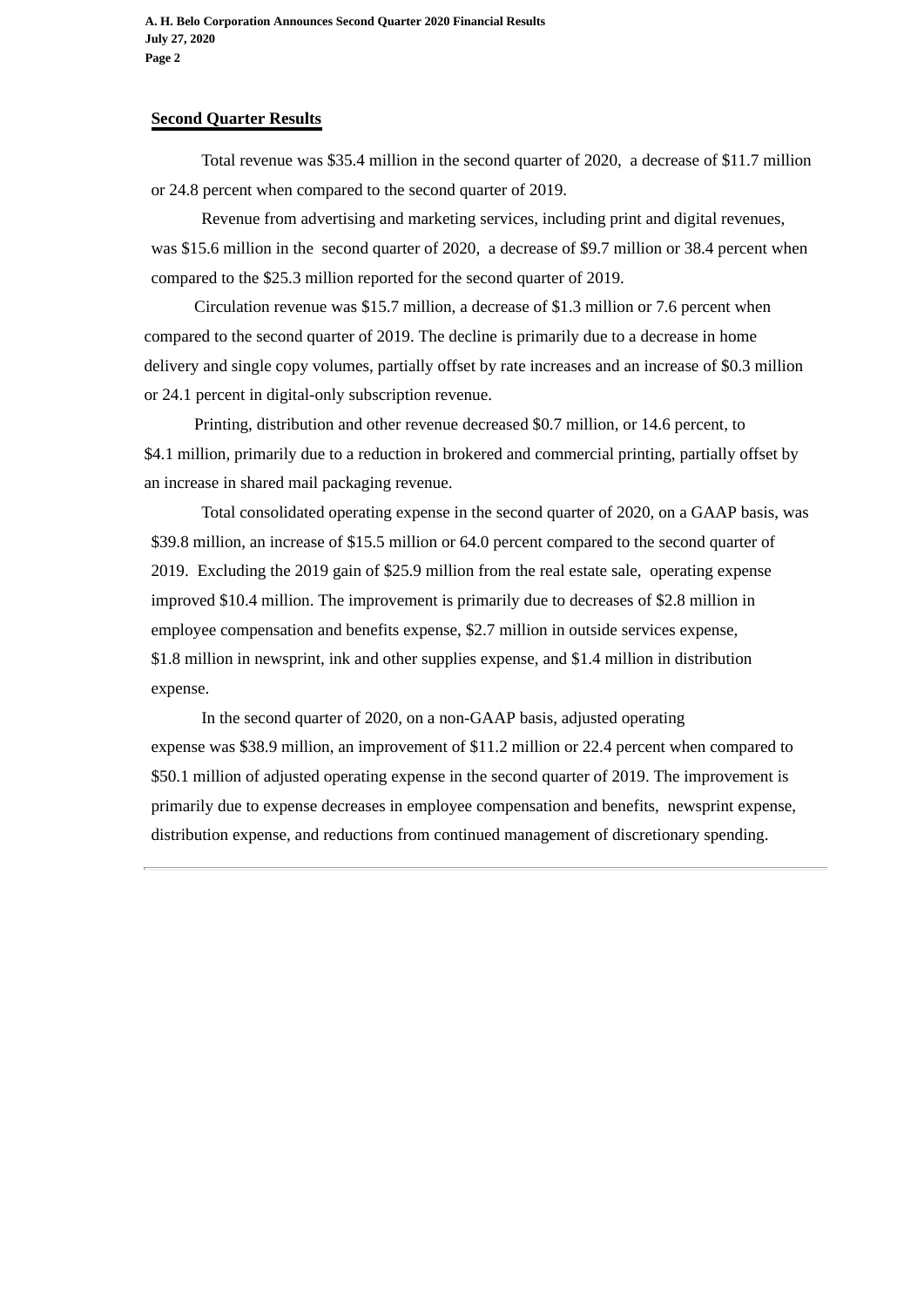As of June 30, 2020, the Company had 769 employees, a decrease of 110 or 12.5 percent when compared to the prior year period. Cash and cash equivalents were \$42.3 million and the Company had no debt.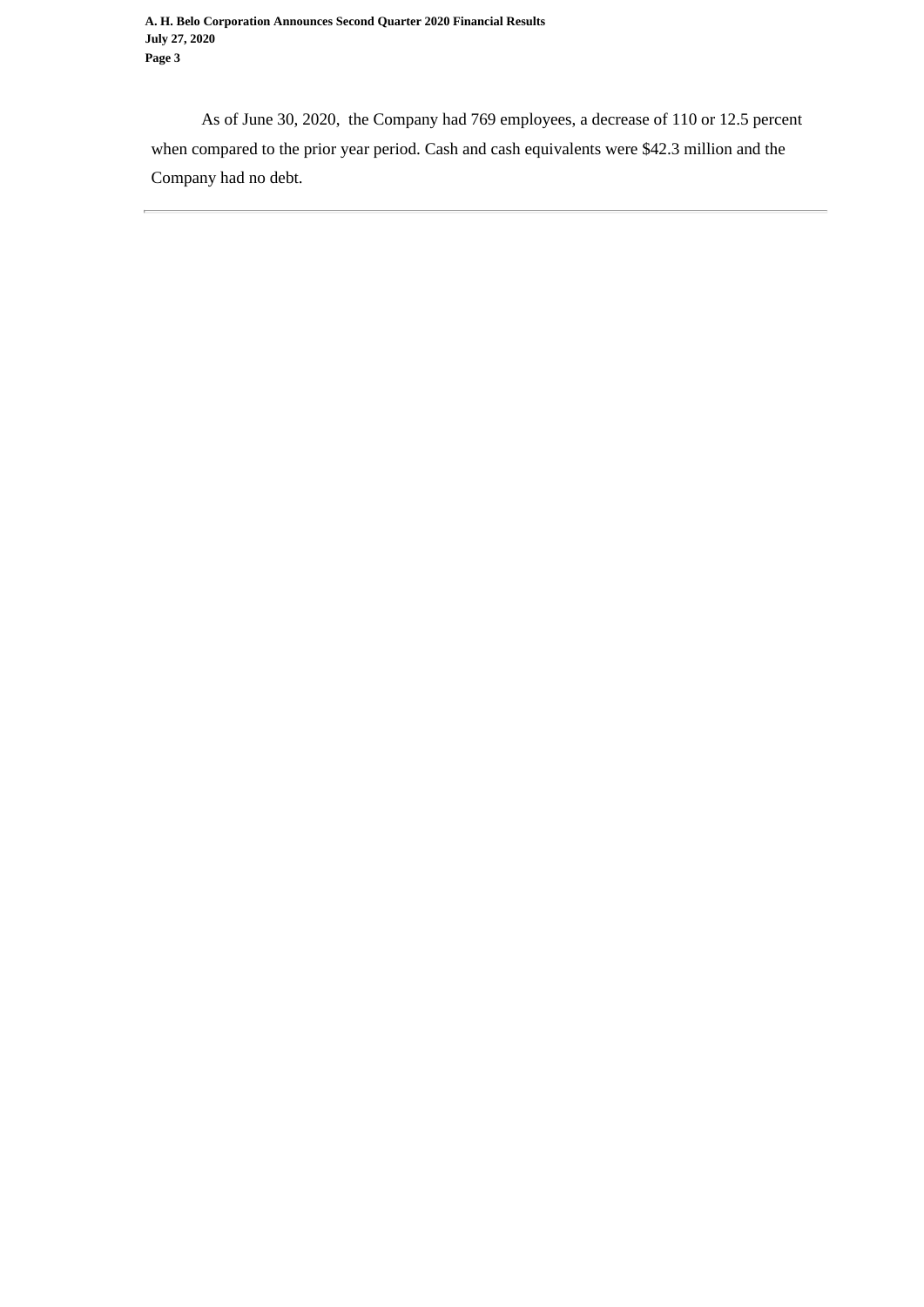# **Non-GAAP Financial Measures**

Reconciliations of operating income (loss) to adjusted operating income (loss), total net operating revenue to adjusted operating revenue, and total operating costs and expense to adjusted operating expense are included in the exhibits to this release.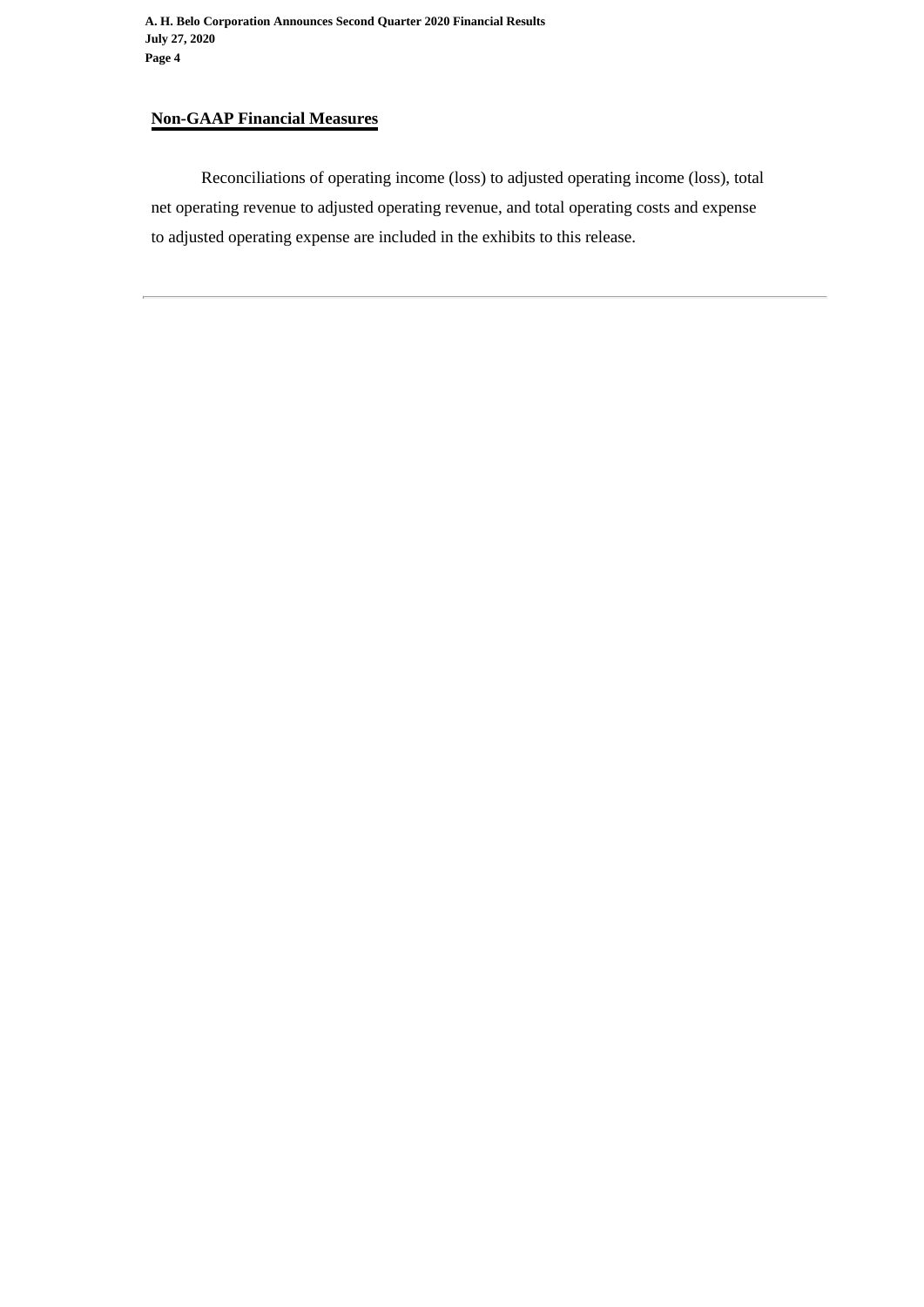# **Financial Results Conference Call**

A. H. Belo Corporation will conduct a conference call on Tuesday, July 28, 2020, at 9:00 a.m. CDT to discuss financial results. The conference call will be available via webcast by accessing the Company's website at www.ahbelo.com/invest. An archive of the webcast will be available at www.ahbelo.com in the Investor Relations section.

To access the listen-only conference call, dial 1-844-291-6358 and enter the following access code when prompted: 8250158. A replay line will be available at 1-866-207-1041 from 12:00 p.m. CDT on July 28, 2020 until 11:59 p.m. CDT on August 3, 2020. The access code for the replay is 8288468.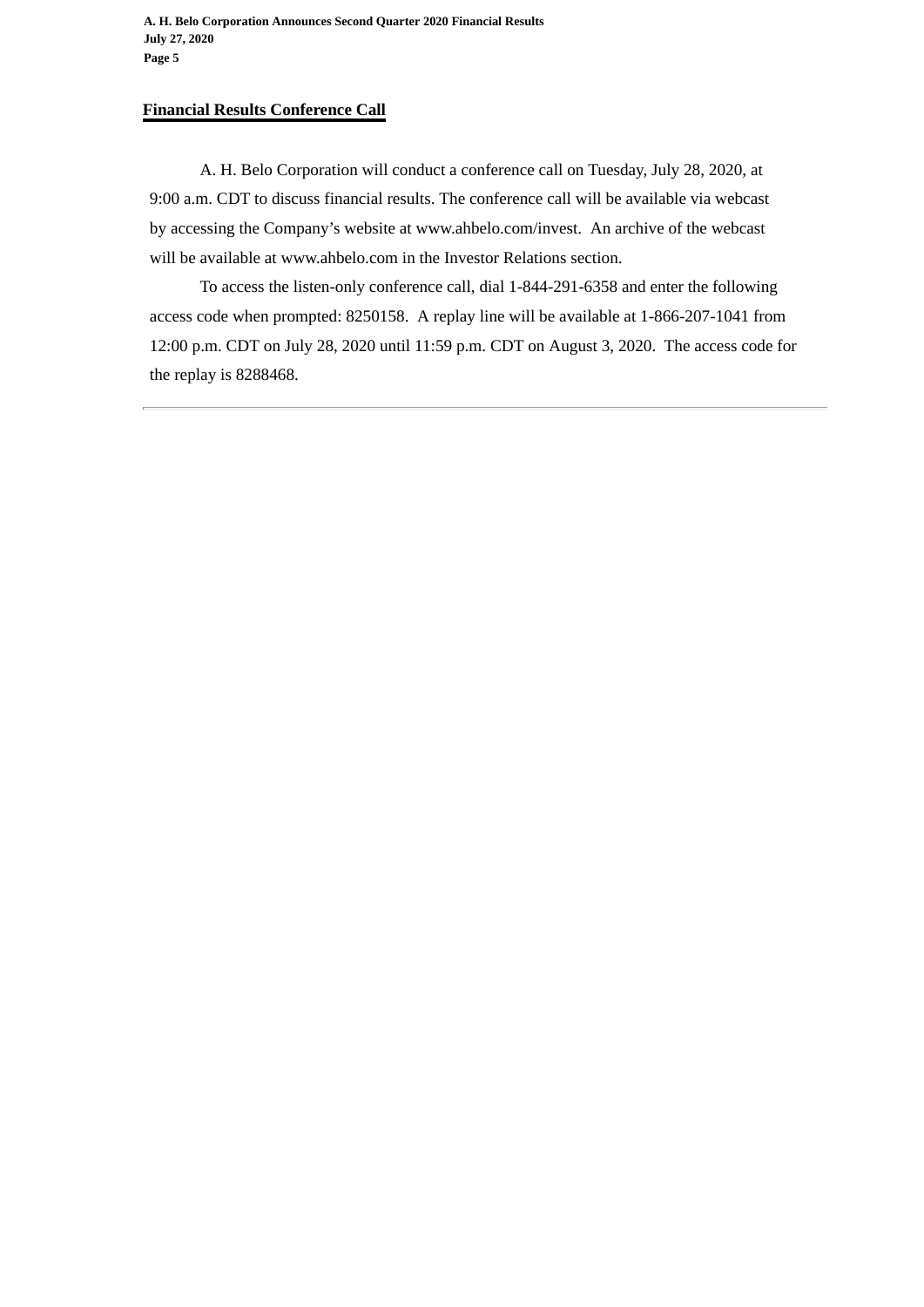# **About A. H. Belo Corporation**

A. H. Belo Corporation is the leading local news and information publishing company in Texas. The Company has commercial printing, distribution and direct mail capabilities, as well as a presence in emerging media and digital marketing. While focusing on extending the Company's media platforms, A. H. Belo delivers news and information in innovative ways to a broad range of audiences with diverse interests and lifestyles. For additional information, visit www.ahbelo.com or email invest@ahbelo.com.

*Statements in this communication concerning A. H. Belo Corporation's business outlook or future economic performance, revenues, expenses, and other financial and non-financial items that are not historical facts, are "forward-looking statements" as the term is defined under applicable federal securities laws. Forward-looking statements are subject to risks, uncertainties and other factors that could cause actual results to differ materially from those statements. Such risks, trends and uncertainties are, in most instances, beyond the Company's control, and include changes in advertising demand and other economic conditions; consumers' tastes; newsprint prices; program costs; labor relations; cybersecurity incidents; technological obsolescence; and the current and future impacts of the COVID-19 public health crisis. Among other risks, there can be no guarantee that the board of directors will approve a quarterly dividend in future quarters; as well as other risks described in the Company's Annual Report on Form 10-K and in the Company's other public disclosures and filings with the Securities and Exchange Commission. Forward-looking statements, which are as of the date of this filing, are not updated to reflect events or circumstances after the date of the statement.*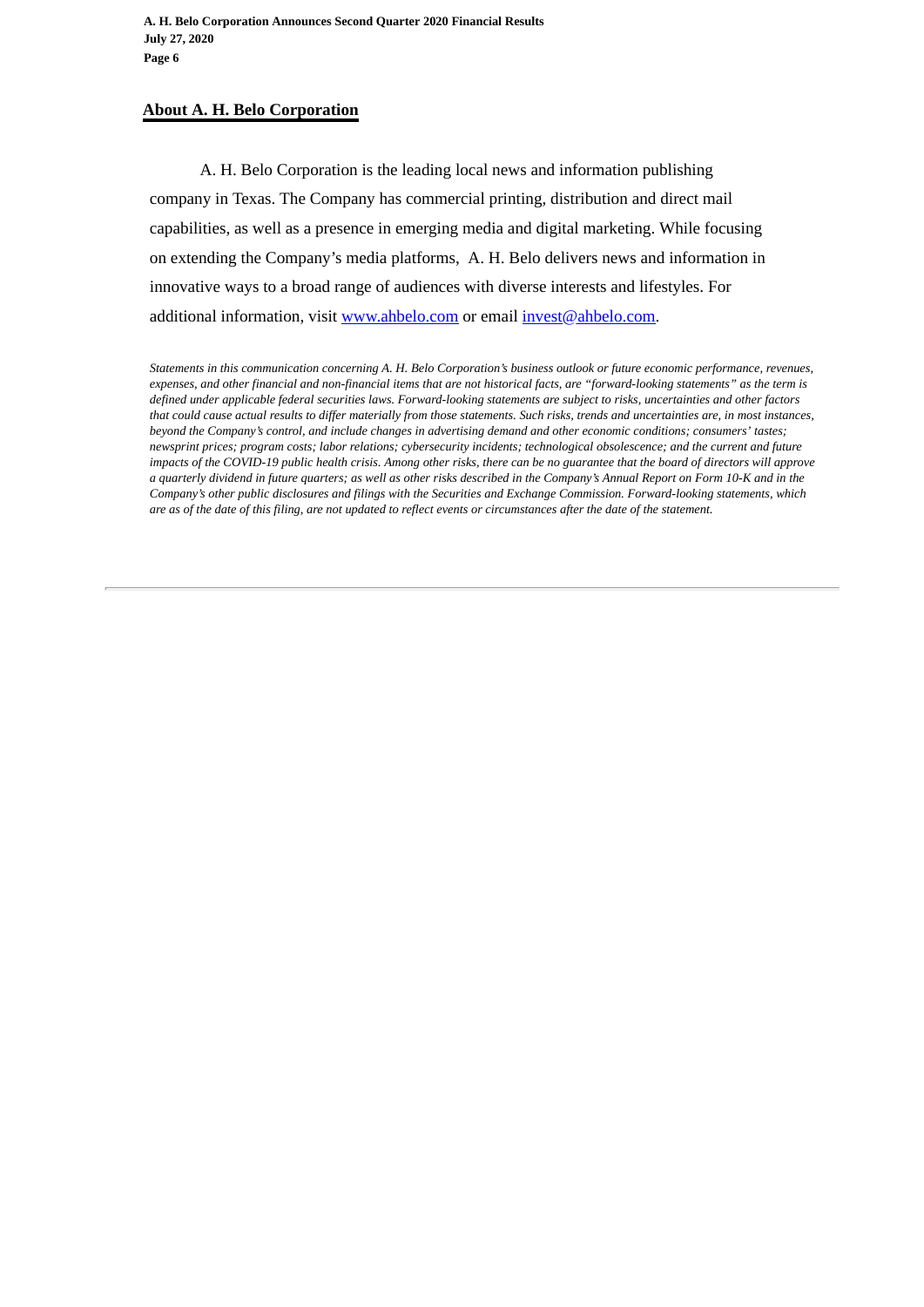#### **A. H. Belo Corporation and Subsidiaries**

**Consolidated Statements of Operations**

|                                                                 | Three Months Ended June 30, |              |  |            |    | Six Months Ended June 30, |  |            |  |  |
|-----------------------------------------------------------------|-----------------------------|--------------|--|------------|----|---------------------------|--|------------|--|--|
| In thousands, except share and per share<br>amounts (unaudited) |                             | 2020         |  | 2019       |    | 2020                      |  | 2019       |  |  |
| <b>Net Operating Revenue:</b>                                   |                             |              |  |            |    |                           |  |            |  |  |
| Advertising and marketing                                       |                             |              |  |            |    |                           |  |            |  |  |
| services                                                        | \$                          | 15,591 \$    |  | 25,300 \$  |    | 34,918 \$                 |  | 49,341     |  |  |
| Circulation                                                     |                             | 15,723       |  | 17,013     |    | 32,137                    |  | 34,286     |  |  |
| Printing, distribution and other                                |                             | 4,101        |  | 4,802      |    | 8,703                     |  | 10,077     |  |  |
| Total net operating revenue                                     |                             | 35,415       |  | 47,115     |    | 75,758                    |  | 93,704     |  |  |
| <b>Operating Costs and Expense:</b>                             |                             |              |  |            |    |                           |  |            |  |  |
| Employee compensation and                                       |                             |              |  |            |    |                           |  |            |  |  |
| benefits                                                        |                             | 16,997       |  | 19,828     |    | 36,013                    |  | 40,952     |  |  |
| Other production, distribution                                  |                             |              |  |            |    |                           |  |            |  |  |
| and operating costs                                             |                             | 18,659       |  | 23,845     |    | 39,651                    |  | 46,029     |  |  |
| Newsprint, ink and other                                        |                             |              |  |            |    |                           |  |            |  |  |
| supplies                                                        |                             | 2,271        |  | 4,022      |    | 5,542                     |  | 8,769      |  |  |
| Depreciation                                                    |                             | 1,802        |  | 2,333      |    | 3,567                     |  | 4,719      |  |  |
| Amortization                                                    |                             | 64           |  | 140        |    | 128                       |  | 216        |  |  |
| Gain on sale/disposal of assets,                                |                             |              |  |            |    |                           |  |            |  |  |
| net                                                             |                             |              |  | (25,908)   |    | (5)                       |  | (25, 908)  |  |  |
| Total operating costs and                                       |                             |              |  |            |    |                           |  |            |  |  |
| expense                                                         |                             | 39,793       |  | 24,260     |    | 84,896                    |  | 74,777     |  |  |
| Operating income (loss)                                         |                             | (4,378)      |  | 22,855     |    | (9, 138)                  |  | 18,927     |  |  |
| Other income, net                                               |                             | 1,331        |  | 1,133      |    | 2,683                     |  | 1,962      |  |  |
| <b>Income (Loss) Before Income</b>                              |                             |              |  |            |    |                           |  |            |  |  |
| <b>Taxes</b>                                                    |                             | (3,047)      |  | 23,988     |    | (6, 455)                  |  | 20,889     |  |  |
| Income tax provision (benefit)                                  |                             | 367          |  | 7,460      |    | (1,420)                   |  | 6,496      |  |  |
| <b>Net Income (Loss)</b>                                        | \$                          | $(3,414)$ \$ |  | 16,528     | \$ | $(5,035)$ \$              |  | 14,393     |  |  |
| <b>Per Share Basis</b>                                          |                             |              |  |            |    |                           |  |            |  |  |
| Net income (loss)                                               |                             |              |  |            |    |                           |  |            |  |  |
| Basic and diluted                                               | \$                          | $(0.16)$ \$  |  | 0.77S      |    | $(0.24)$ \$               |  | 0.67       |  |  |
| Number of common shares                                         |                             |              |  |            |    |                           |  |            |  |  |
| used in the per share                                           |                             |              |  |            |    |                           |  |            |  |  |
| calculation:                                                    |                             |              |  |            |    |                           |  |            |  |  |
| Basic and diluted                                               |                             | 21,410,423   |  | 21,525,971 |    | 21,410,423                |  | 21,578,014 |  |  |
|                                                                 |                             |              |  |            |    |                           |  |            |  |  |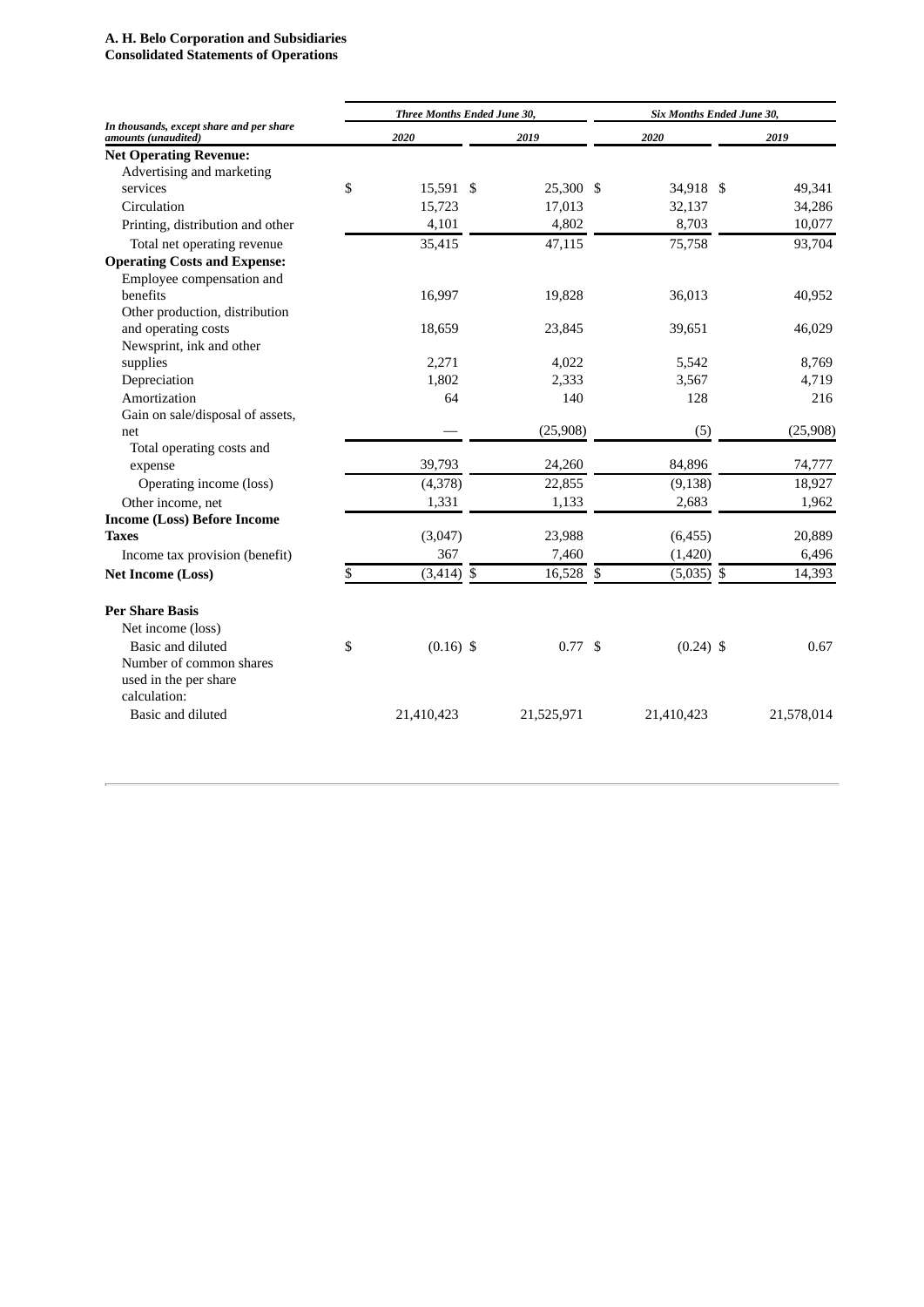#### A. H. Belo Corporation and Subsidiaries **Consolidated Balance Sheets**

|                                                    | <b>June 30,</b> |         | December 31, |         |  |
|----------------------------------------------------|-----------------|---------|--------------|---------|--|
| In thousands (unaudited)                           |                 | 2020    | 2019         |         |  |
| <b>Assets</b>                                      |                 |         |              |         |  |
| Current assets:                                    |                 |         |              |         |  |
| Cash and cash equivalents                          | \$              | 42,310  | -S           | 48,626  |  |
| Accounts receivable, net                           |                 | 13,019  |              | 18,441  |  |
| Notes receivable                                   |                 | 22,775  |              |         |  |
| Other current assets                               |                 | 11,610  |              | 7,737   |  |
| Total current assets                               |                 | 89,714  |              | 74,804  |  |
| Property, plant and equipment, net                 |                 | 15,181  |              | 18,453  |  |
| Operating lease right-of-use assets                |                 | 21,871  |              | 21,371  |  |
| Intangible assets, net                             |                 | 191     |              | 319     |  |
| Deferred income taxes, net                         |                 | 22      |              | 50      |  |
| Long-term note receivable                          |                 |         |              | 22,400  |  |
| Other assets                                       |                 | 3,627   |              | 3,648   |  |
| <b>Total assets</b>                                | \$              | 130,606 | \$           | 141,045 |  |
| <b>Liabilities and Shareholders' Equity</b>        |                 |         |              |         |  |
| Current liabilities:                               |                 |         |              |         |  |
| Accounts payable                                   | \$              | 4,903   | -\$          | 6,103   |  |
| Accrued compensation and other current liabilities |                 | 12,092  |              | 13,337  |  |
| <b>Contract liabilities</b>                        |                 | 14,012  |              | 12,098  |  |
| Total current liabilities                          |                 | 31,007  |              | 31,538  |  |
| Long-term pension liabilities                      |                 | 20,275  |              | 23,039  |  |
| Long-term operating lease liabilities              |                 | 23,051  |              | 23,120  |  |
| Other liabilities                                  |                 | 5,702   |              | 5,611   |  |
| <b>Total liabilities</b>                           |                 | 80,035  |              | 83,308  |  |
| Total shareholders' equity                         |                 | 50,571  |              | 57,737  |  |
| Total liabilities and shareholders' equity         | S               | 130,606 | S            | 141,045 |  |
|                                                    |                 |         |              |         |  |